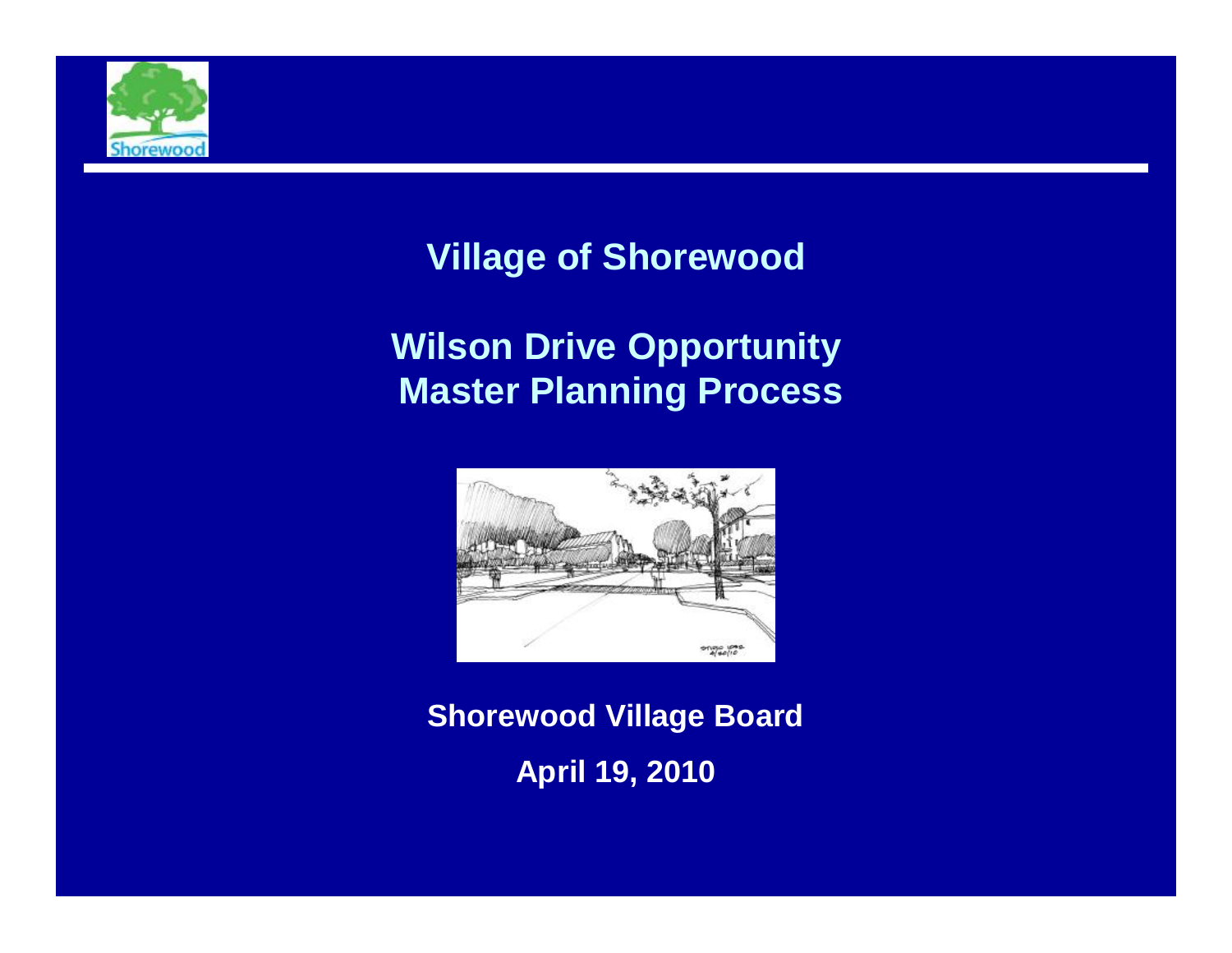



### q Need to replace Wilson Drive

- ü Approximate cost \$4 million +/-
- $\ddot{u}$  Potential grant  $\ddot{s}$ 1 million +/-
	- » Application date 07-31-2010
	- » Next application date 07-31- 2013

### q Sequence up to now

- ü Village Board discussions about need over several years
- ü Initial discussions with Keanes about possibilities
- ü Village Board authorization and funding for plan activities
- ü Discussions with County Parks officials
- ü Formation of organizing group
	- **Chris Swartz Jeff Hanewell** Mark and Linda Keane **Pete Petrie** Guy Johnson

ü Preparation for Master Plan development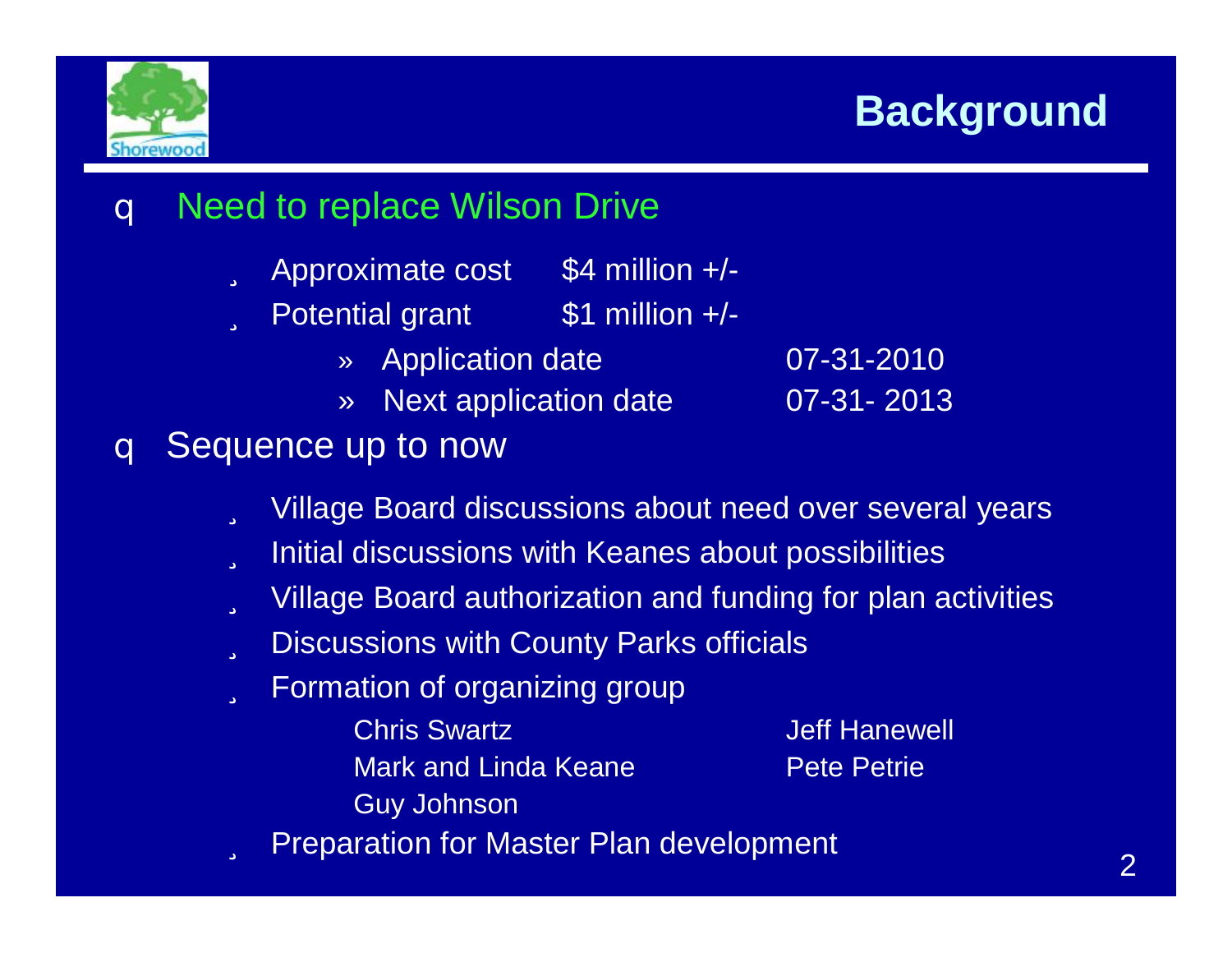

# **Tonight's Objectives**

- q Develop Understanding of the scope, nature, and potential benefits of the opportunity
- q Obtain Village Board Direction and approval of the Master Plan development process, timetable, and budget
- q **Not** to start doing the planning tonight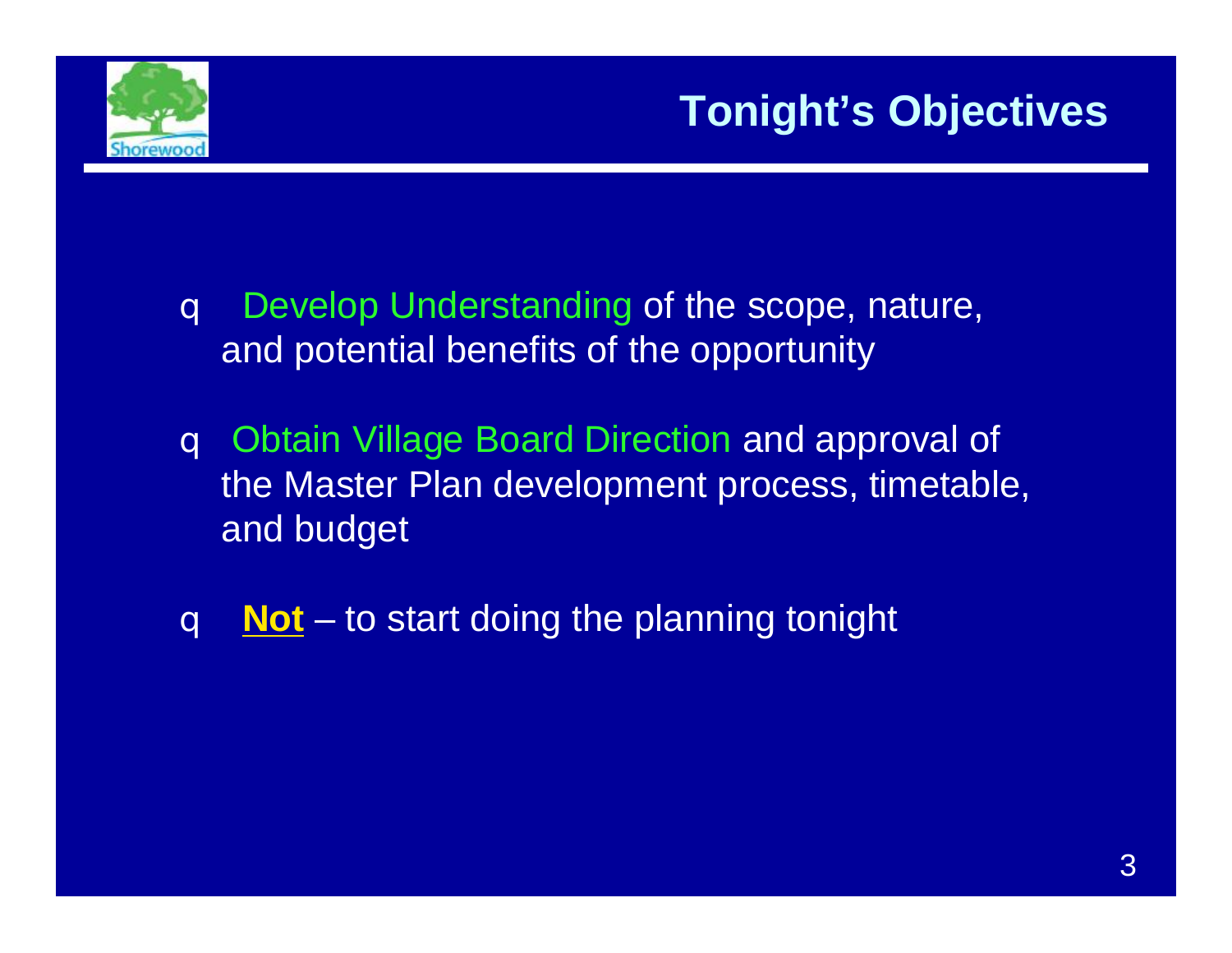

The Milwaukee River environmental corridor within the urban fabric of the city.

vital wildlife corridor,

place of quiet refuge and natural beauty for residents and tourists

place for recreational pursuits like hiking, canoeing, kayaking, fishing, and biking.

return river corridor to former status as a significant open space with many ecological benefits.

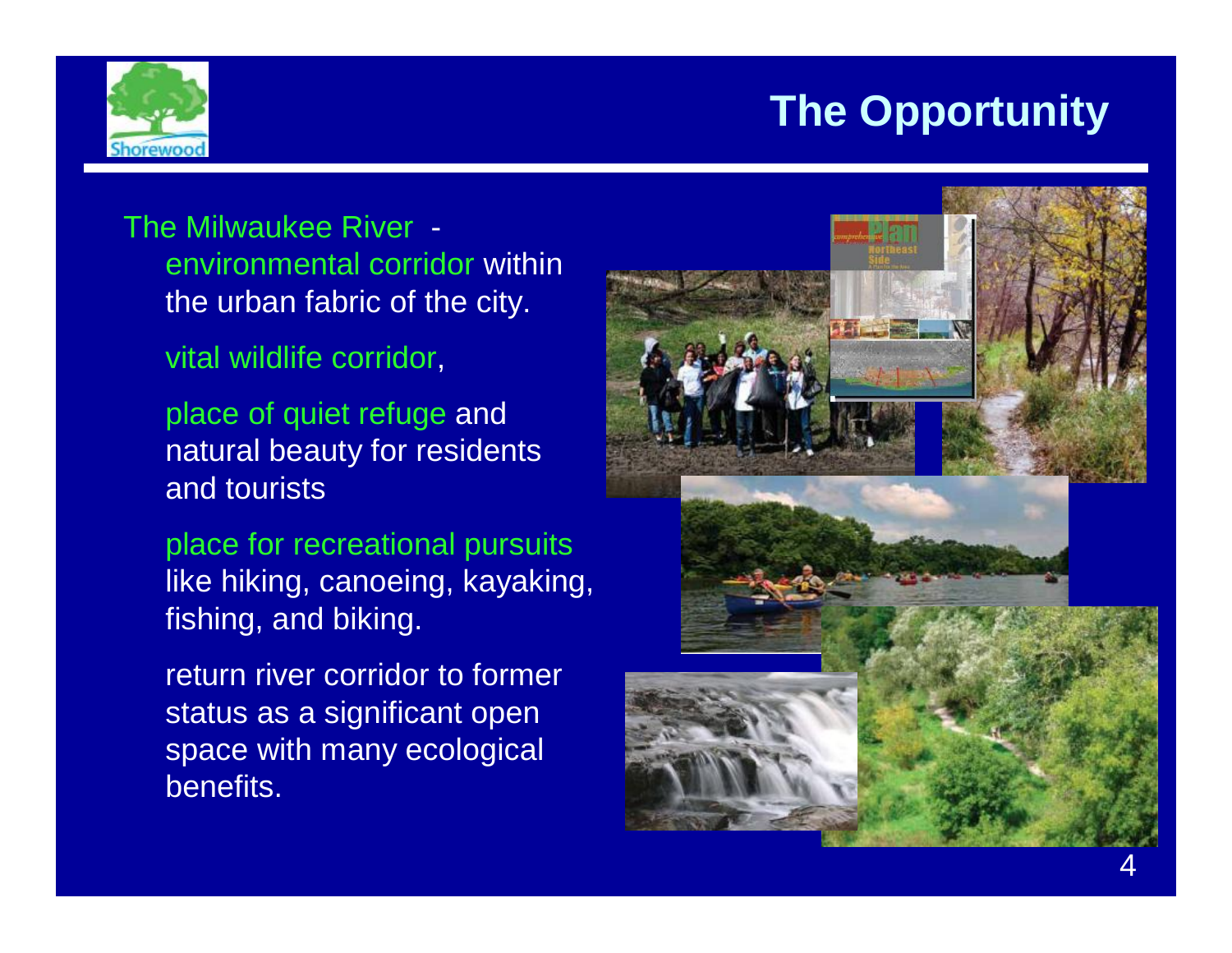

- a wide natural greenway with wetlands and steep slopes
- an oasis within the urban neighborhoods
- explore series of linkagesenvironmentally sensitive and responsive to the desires of the residential property owners adjacent to the river corridor.
- aesthetic and environmentally sensitive onshore trails.
- 875 acres
- 13.5 miles of trail
- 11 parks



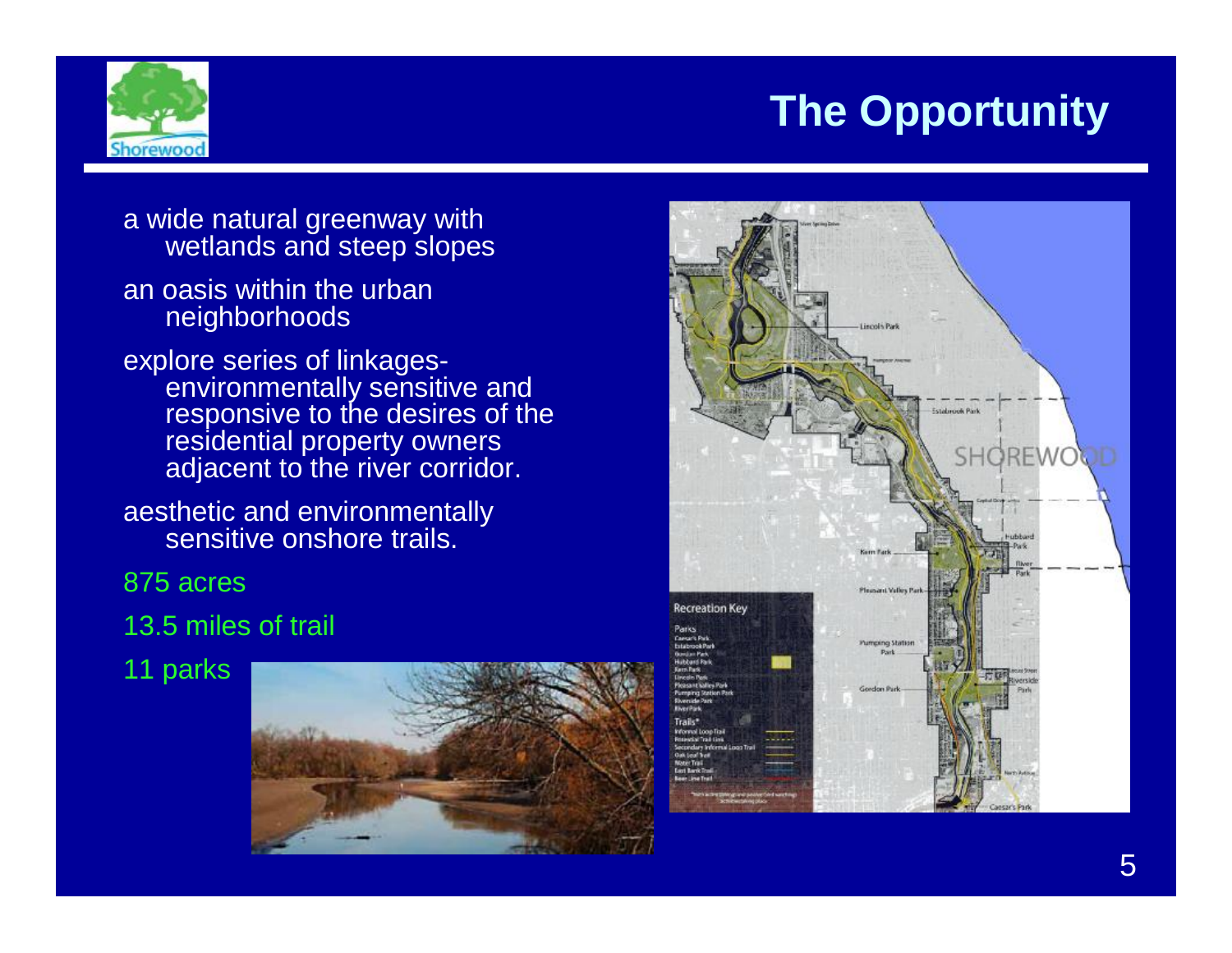

### Develop environmental education, recreation, resource management.

- Develop landscape guidelines to address environmental protection, site improvement, the enhancement of natural resources and emphasize native plantings.
- Develop properties near or adjacent to the Corridor to enhance the natural beauty of the corridor. Building guidelines should promote energy conservation through the use of LEED rating criteria.
- Potential development should create a showcase of sustainable design for the Village

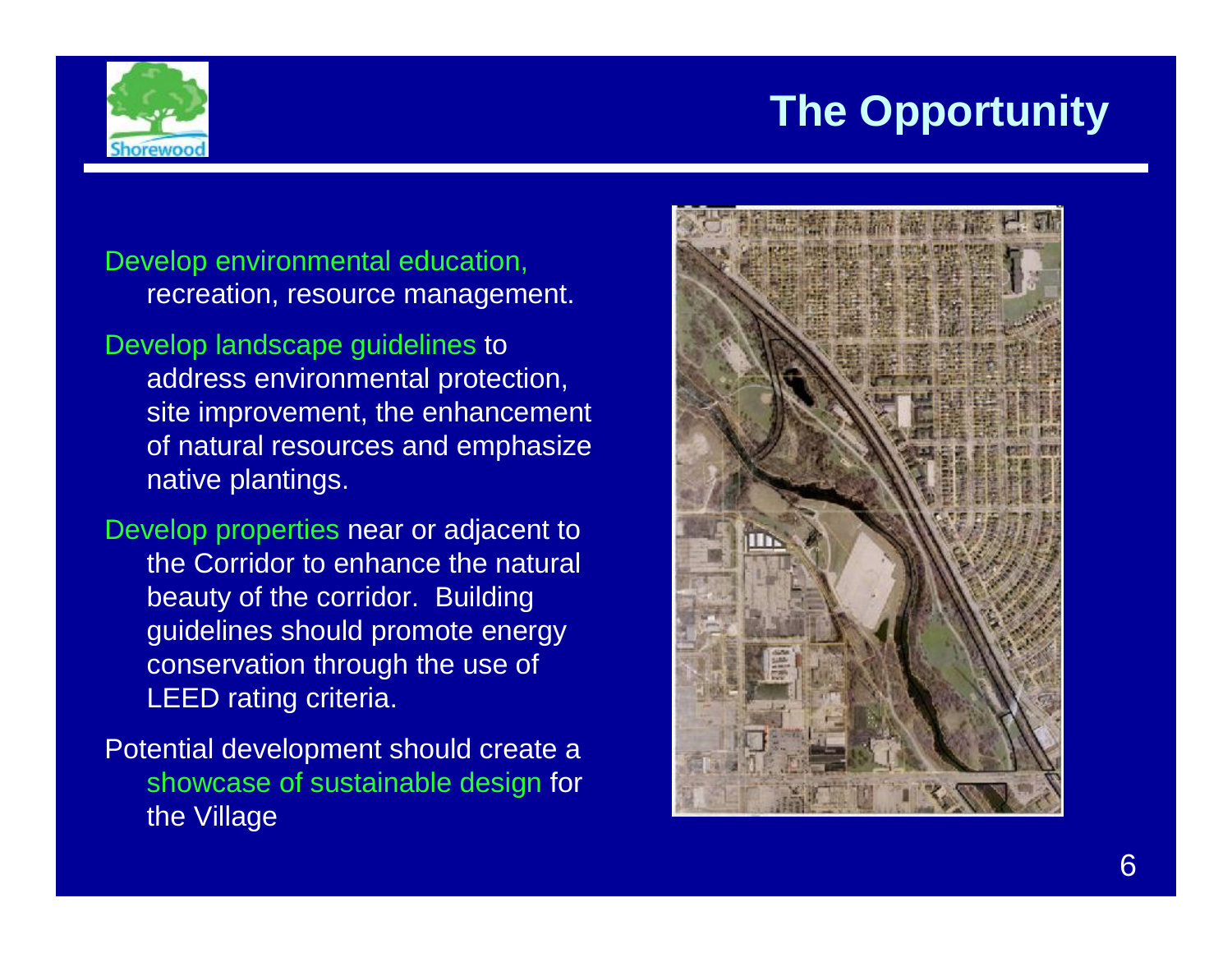



### E-W Connectivity **Link to Hubbard**

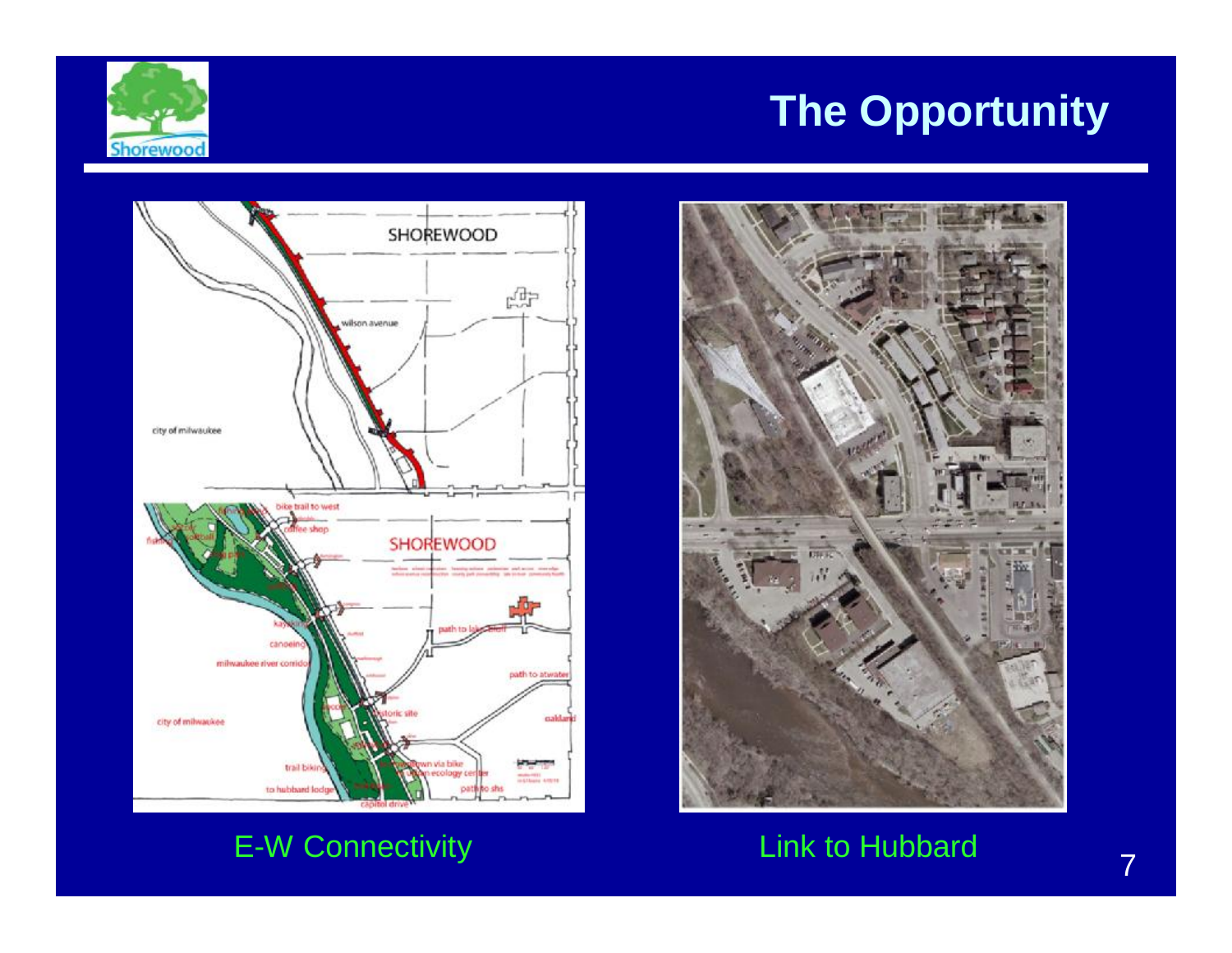## **The Existing**



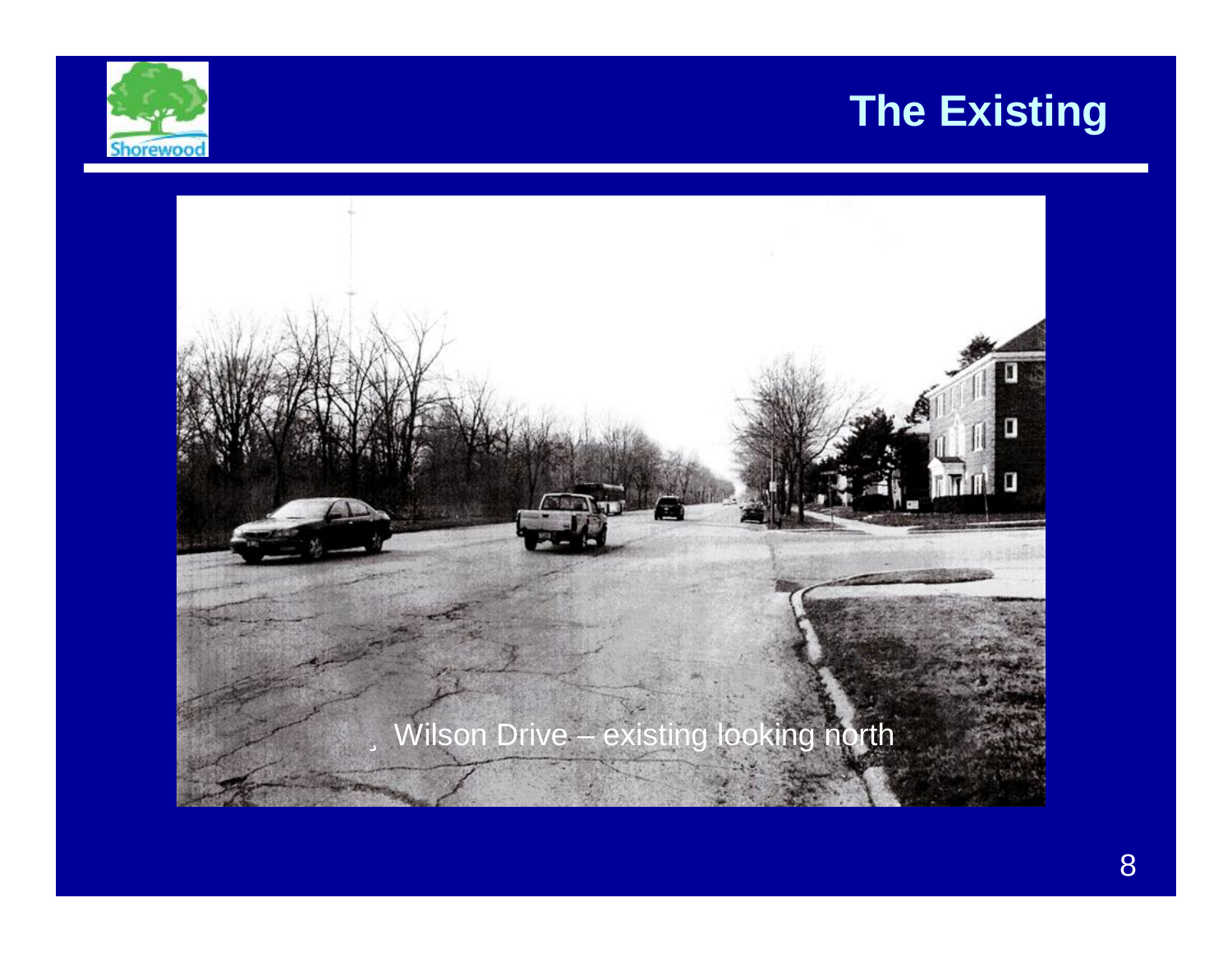

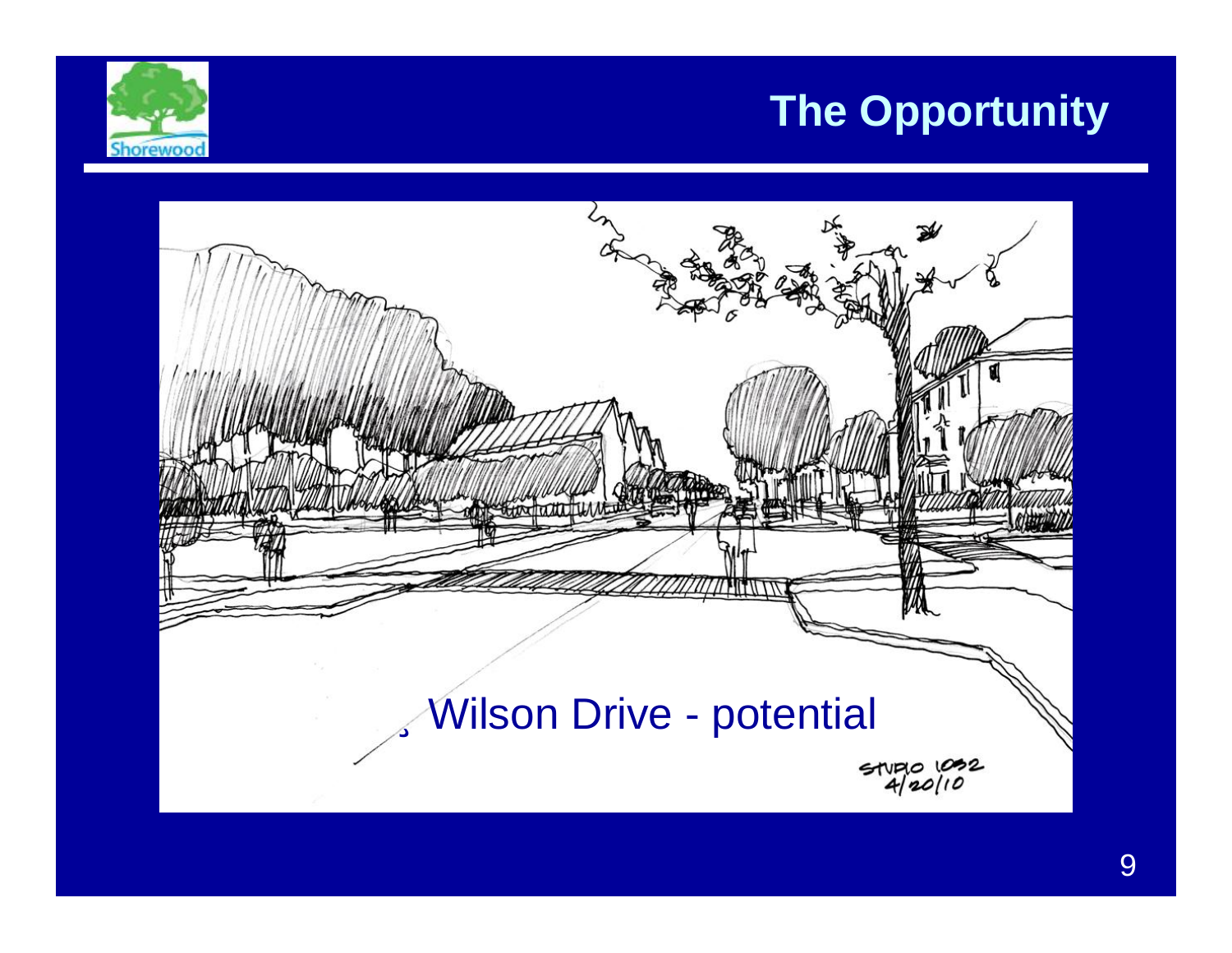





### west of Wilson Drive



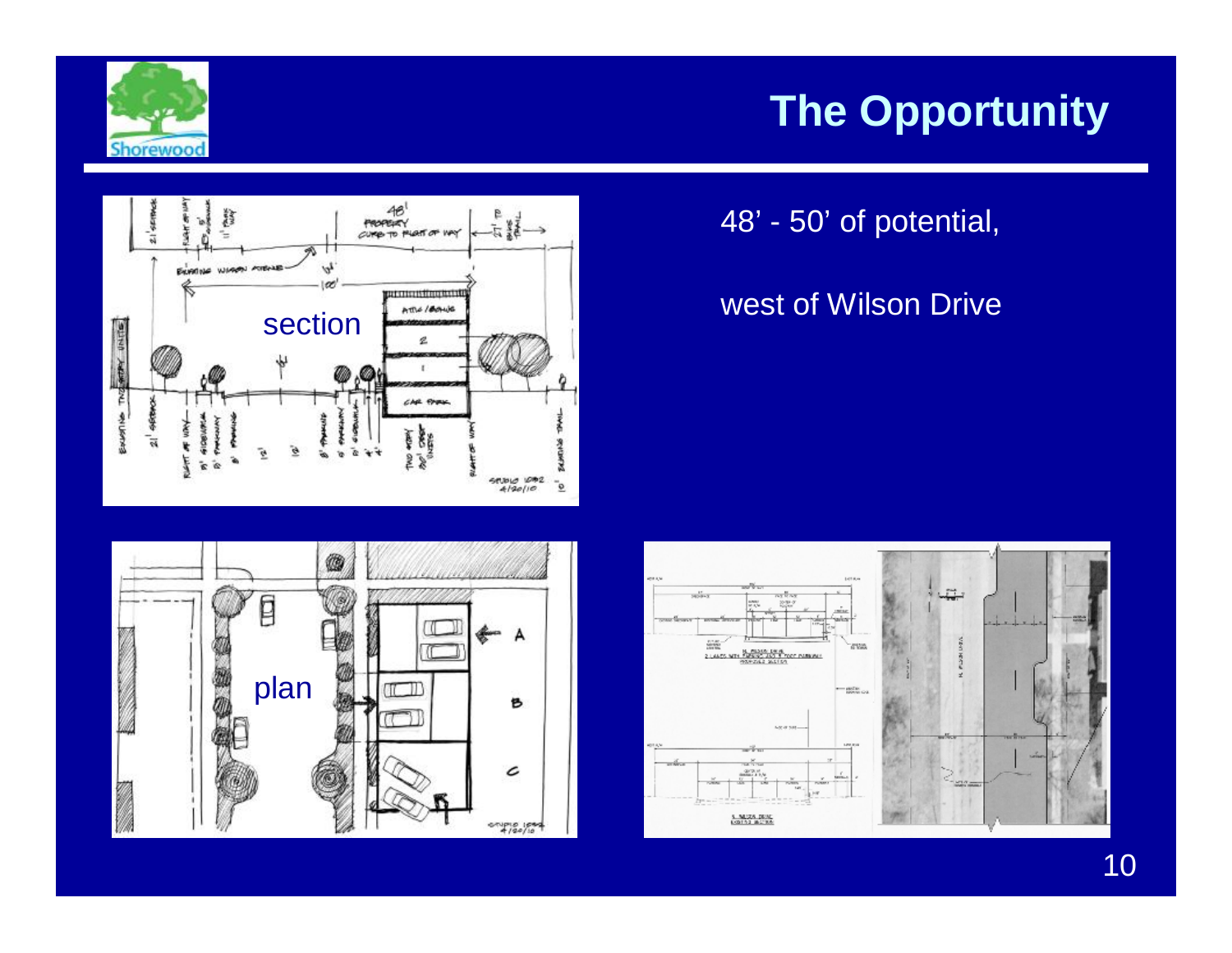



- q Necessary reconstruction of roadway, providing a way to avoid \$2.6 Million of Village (not TID) cost.
	- ü Plus a safer road.
- q Increase in property values leading to reduction in taxes for other residents.
- q Potential to create family friendly housing to support Schools enrollment and finances
- q Connection of Shorewood to Estabrook Park per Parks Plan
- q Significant environmental and social benefits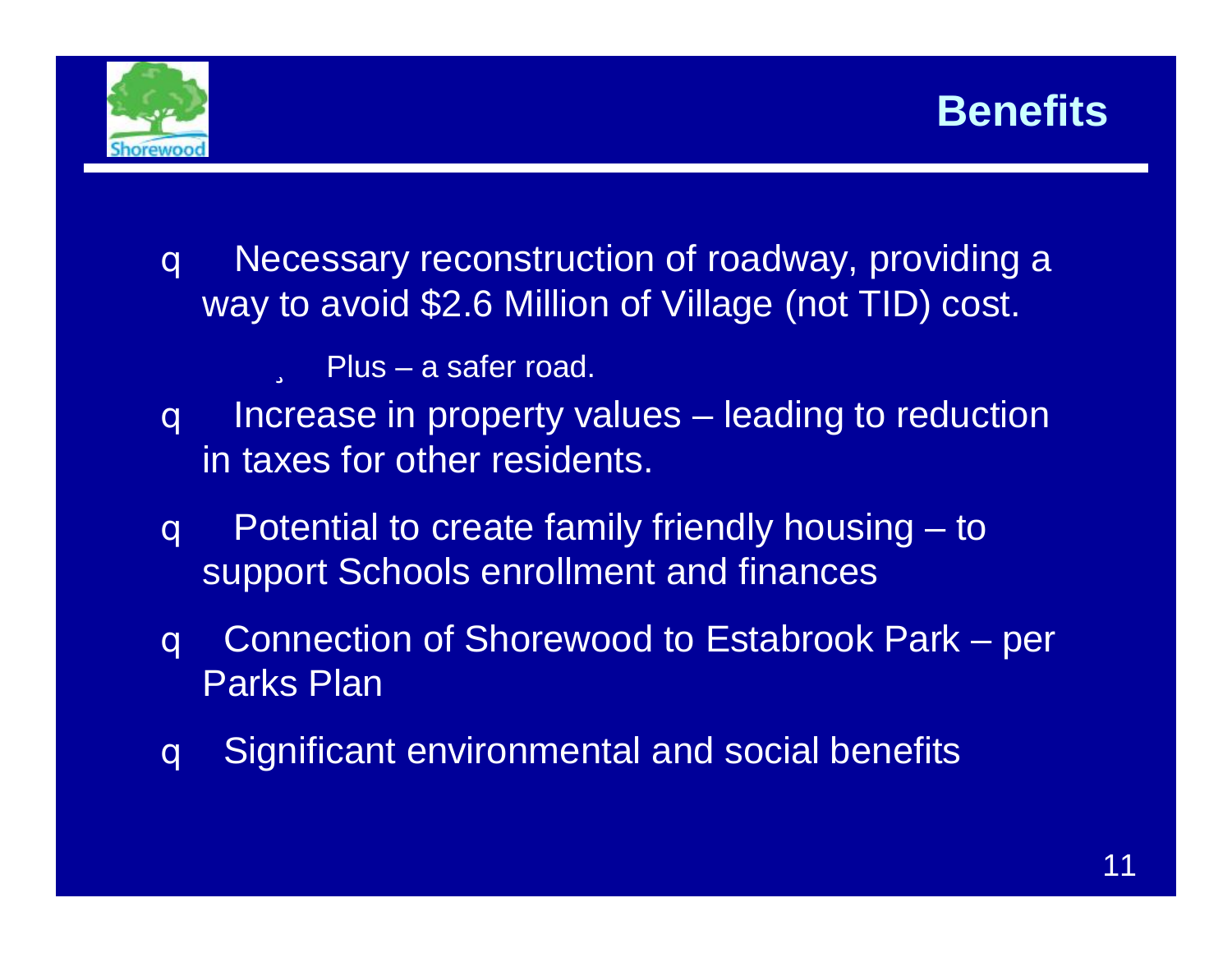



- q Strong County support for the project
- q Expert communications assistance
- q Competitive process involving developers and/or individuals
- q Possibility of TIF source of funding, depending on the nature of the plan
- q Need to coordinate timing of implementation with real estate market conditions.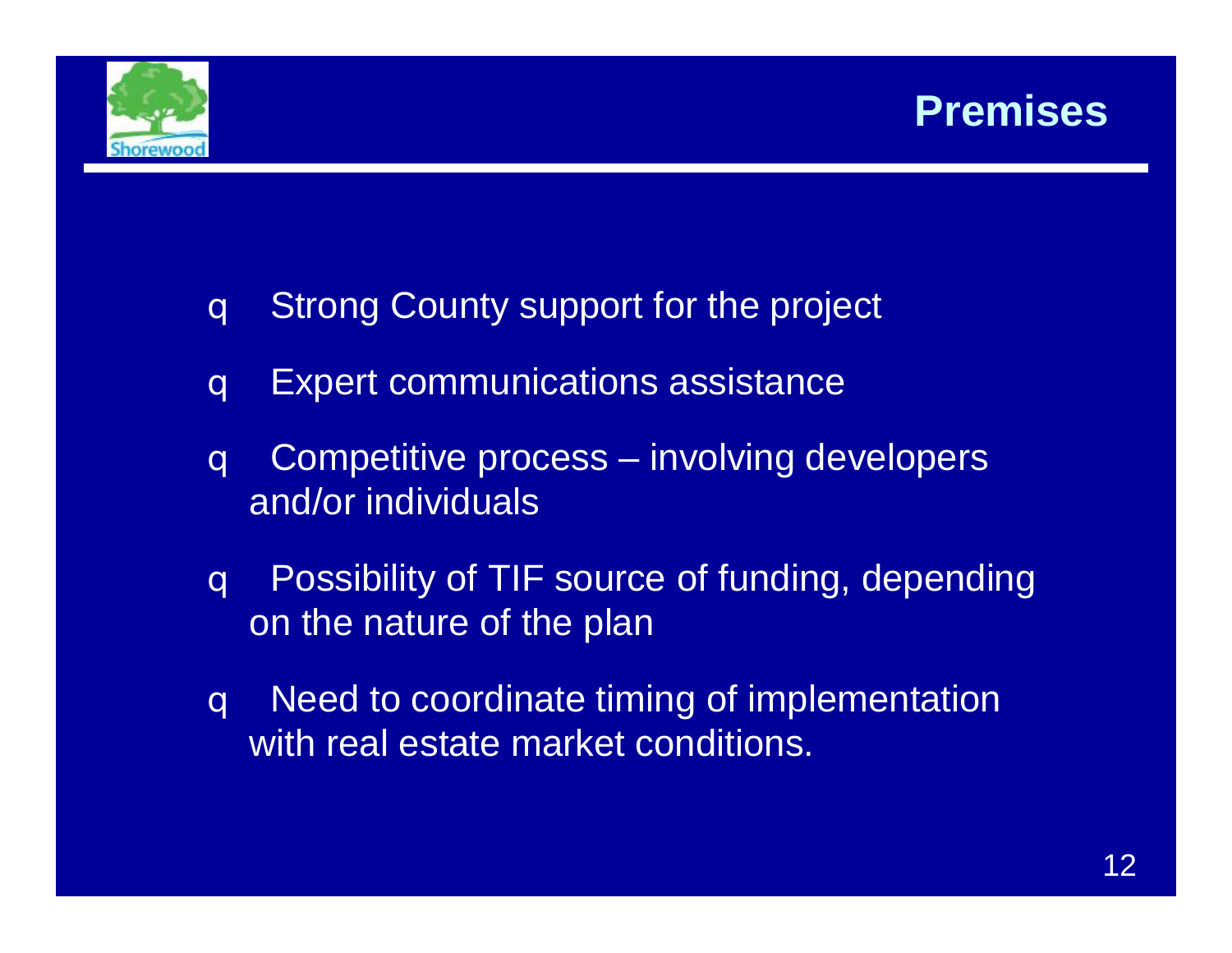

## **Master Plan**

### **Input to the Plan**

- q Community direction **System** Focus Groups
- q "Expert" direction architects and  $\|\cdot\|$  Workshop developers

- q Market analysis primarily filling in holes and "triangulating" with other sources.
	- ü Future market uncertainties
- q Economic feasibility for some broad scenarios ü Value creation and investment payback. ü Potential impact on school enrollment and finances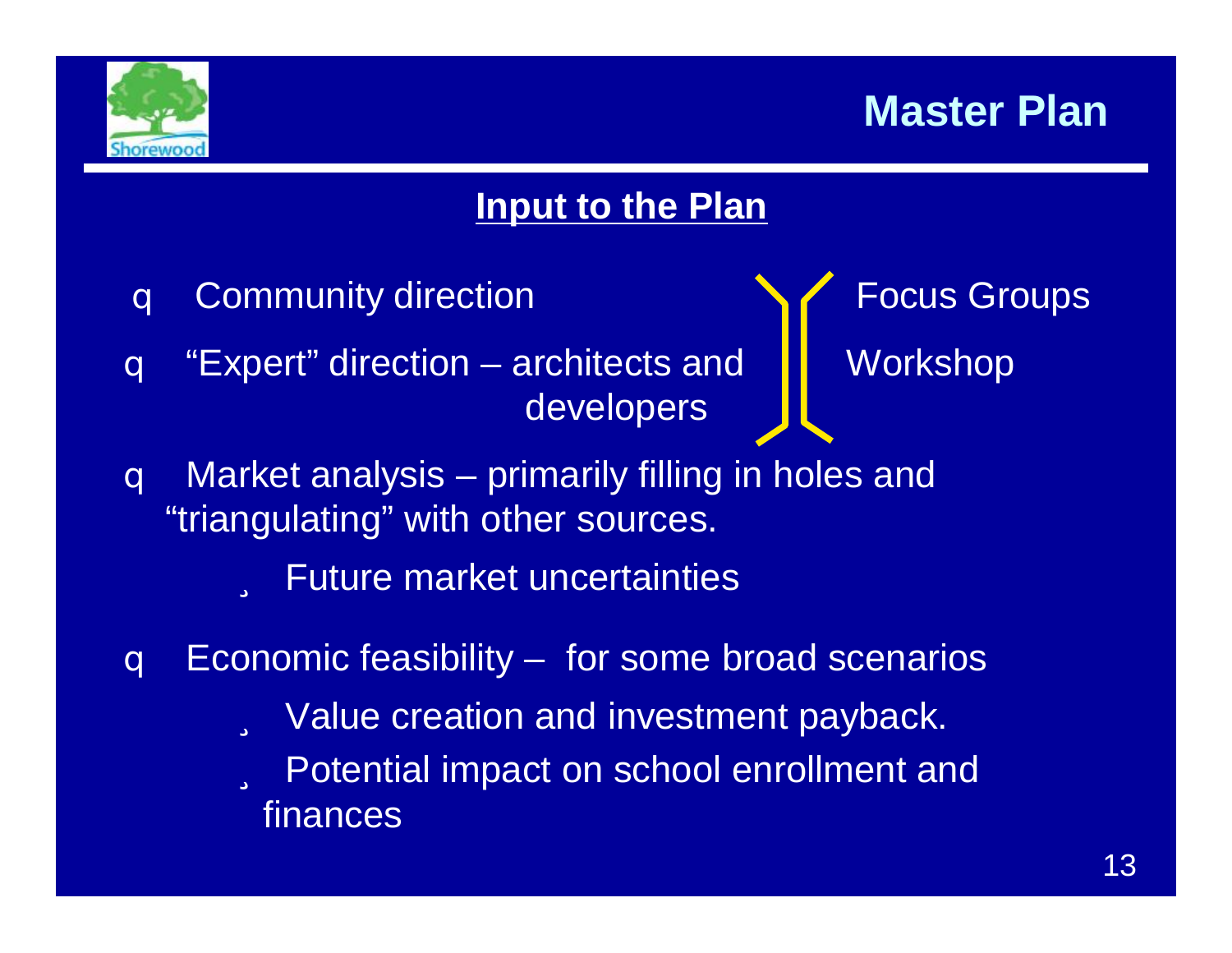

# **Housing – A Larger Issue**

### **Questions**

- q Family friendly?
- q Senior friendly?
- q SF vs. duplex vs. MF?
- q Now vs. Later?
- q Own vs. Rent?

### **Impacts**

- q School enrollment
- q Village site development
- q Village loan programs
- q Village marketing program
- q Many other

### **Information Collection**

- q Currently any person's opinion, insufficient for important Village decisions
- q Senior friendly? CDA senior survey
- q Family friendly? Prospective analysis using empirical data
- q Now vs. Later? Developers? River site study? Other?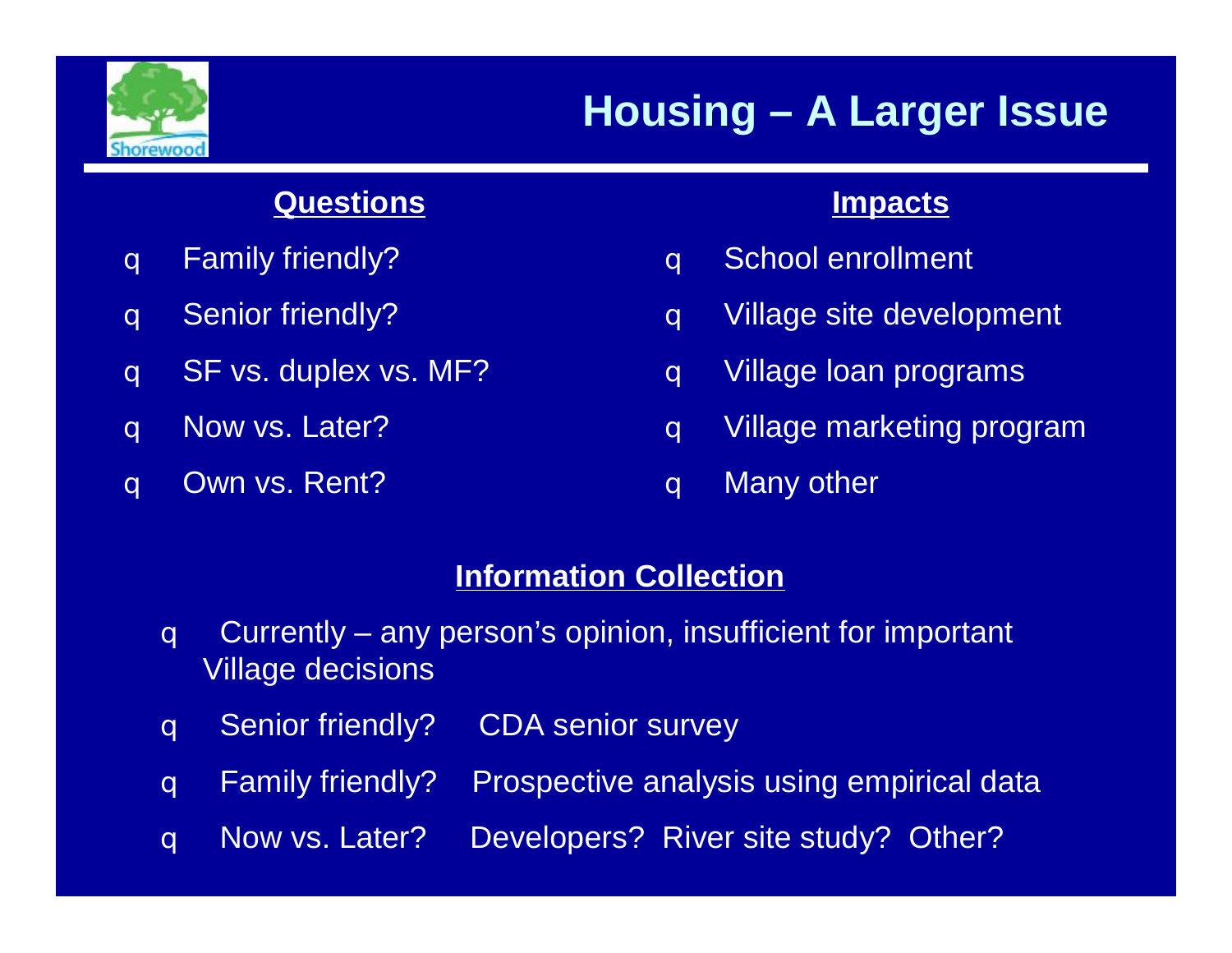



### **Plan Mirrors Previous Exercises**

- q Business District Master Plan
- q Atwater Beach Master Plan
- q River Site Study to get ready for developers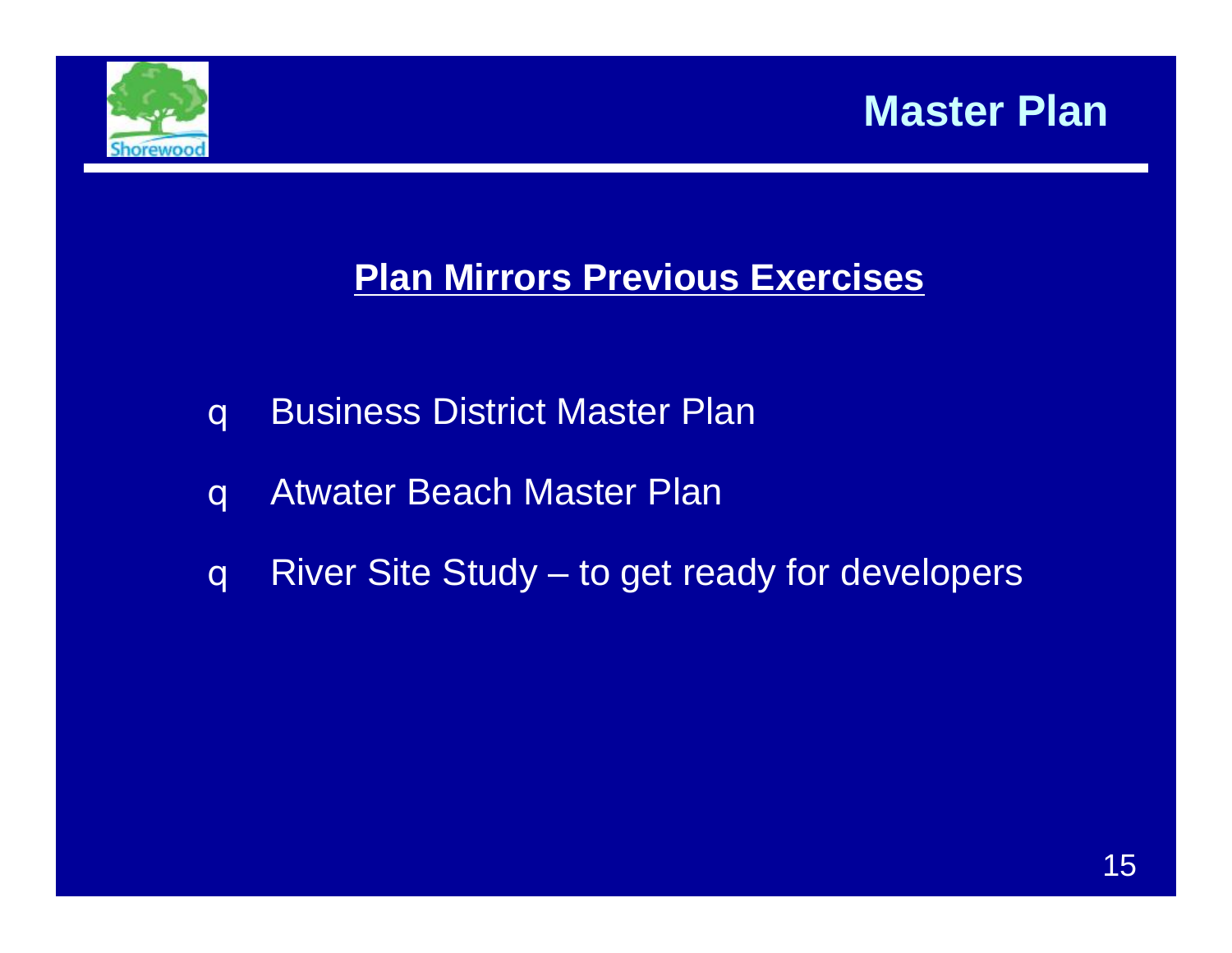

# **Master Plan Development Process**

| Design the initiative development process<br>$\overline{\mathbf{q}}$                                                 | March 1 to<br>April 16 |
|----------------------------------------------------------------------------------------------------------------------|------------------------|
| <b>Obtain Village Board approval to proceed</b><br>$\overline{\mathbf{q}}$<br>through development of the master plan | <b>April 19</b>        |
| Conduct focus groups<br>$\mathbf q$                                                                                  | April 21 to<br>May 5   |
| <b>Conduct community workshop</b><br>$\overline{\mathbf{q}}$                                                         | <b>May 10</b>          |
| Develop the master plan<br>$\mathbf{q}$                                                                              | May 6 to June          |
| <b>q</b> Conduct Village Board discussions                                                                           | June 1 and<br>June 7   |
| Village Board consideration of the master plan<br>$\mathbf{C}$                                                       | June 21                |
| Submit grant request                                                                                                 | July 31                |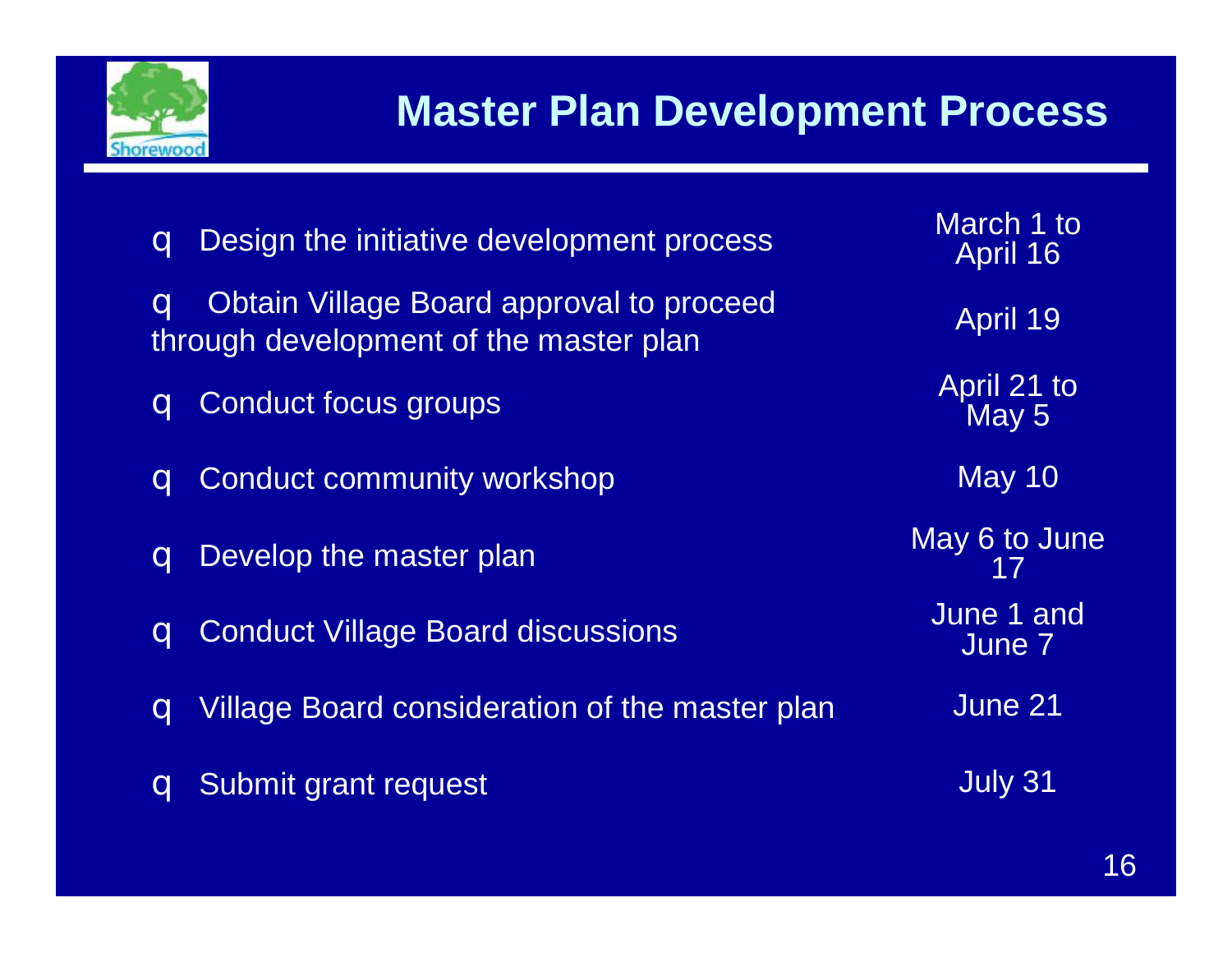

# **Focus Group Participants**

| <b>Neighboring Residents</b><br>$\overline{\mathbf{q}}$     |                         |
|-------------------------------------------------------------|-------------------------|
| <b>Other Residents</b><br>$\overline{a}$                    |                         |
| <b>q</b> Schools Interests                                  |                         |
| <b>Apartment Property Owners</b><br>$\overline{\mathbf{q}}$ |                         |
|                                                             |                         |
| <b>Architects</b><br>$\overline{\mathbf{q}}$                | 1 <sup>st</sup> Meeting |
| <b>Developers</b><br>$\overline{\mathbf{q}}$                |                         |
| <b>Realtors</b><br>$\overline{\mathbf{q}}$                  |                         |
| <b>Bankers (credit sources)</b><br>$\overline{\mathbf{q}}$  |                         |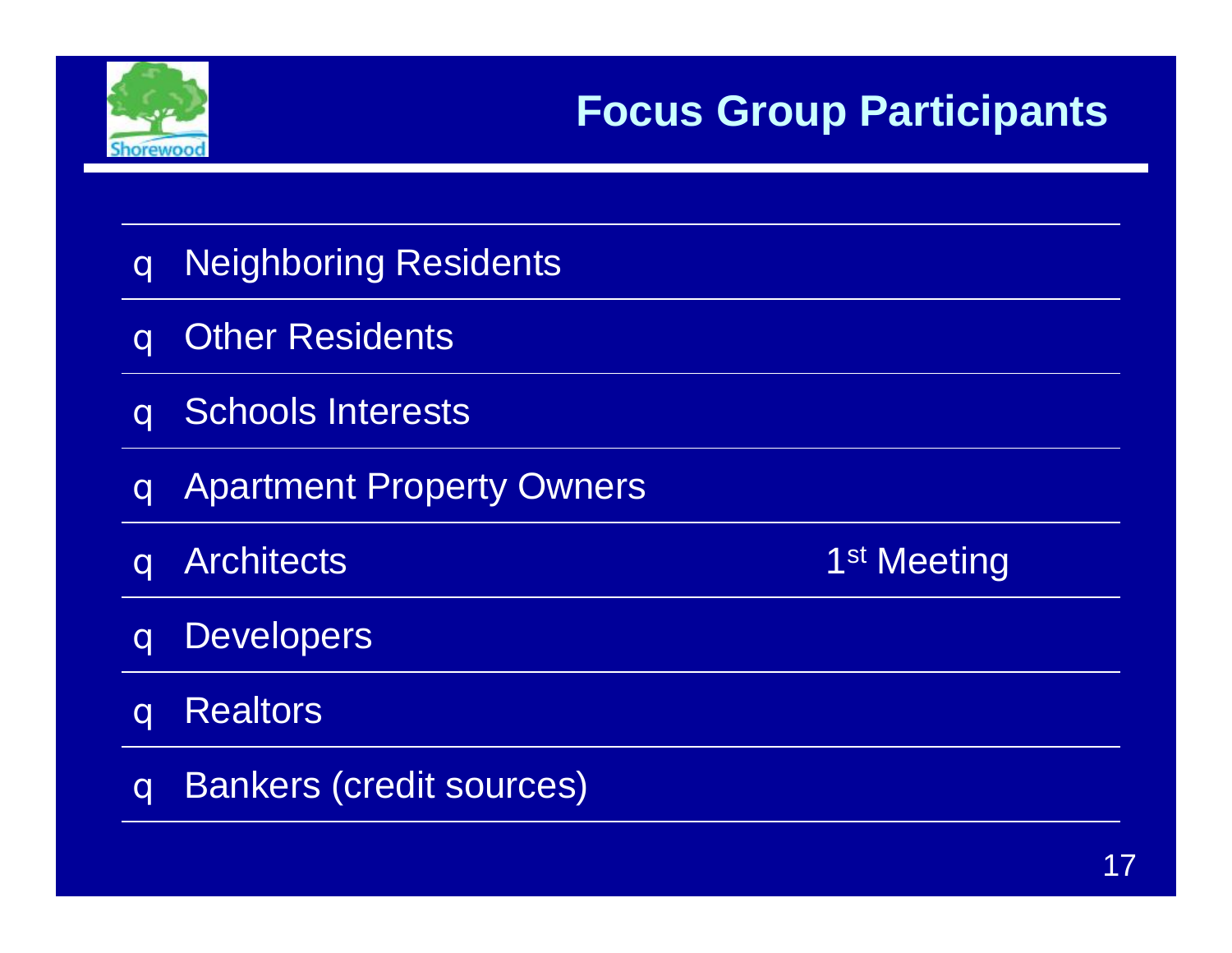

# **Architects**

|                        | Firm                    | <b>Village Involvement</b> |
|------------------------|-------------------------|----------------------------|
| <b>David Drews</b>     | <b>Zimmerman Design</b> | <b>Design Review Chair</b> |
| <b>John Fatica</b>     | <b>Engberg Anderson</b> |                            |
| <b>Chris Gallagher</b> | <b>Eppstein Uihen</b>   | <b>Parks Committee</b>     |
| <b>Tom Hoffman</b>     | <b>Engberg Anderson</b> | <b>Plan Commission</b>     |
|                        |                         |                            |

+ Jeff Hanewell - Moderator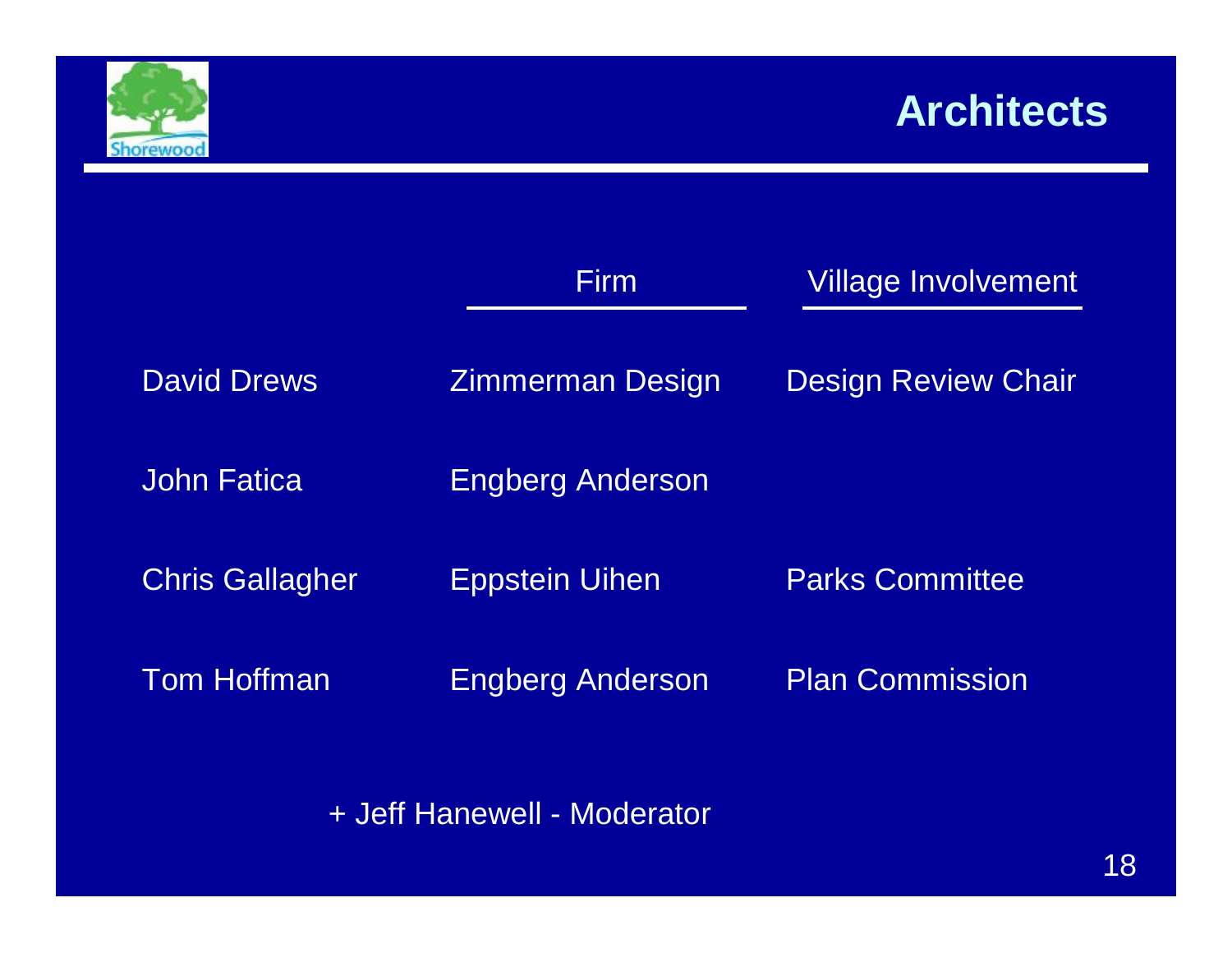### **Architects**



- q "Clever and smart"
- q "Intriguing ideas"
- q "Creative ways to use the space"
- q " Sustainable"
- q Tight Dimensions
- q What will sell?
- q Land swap possibility?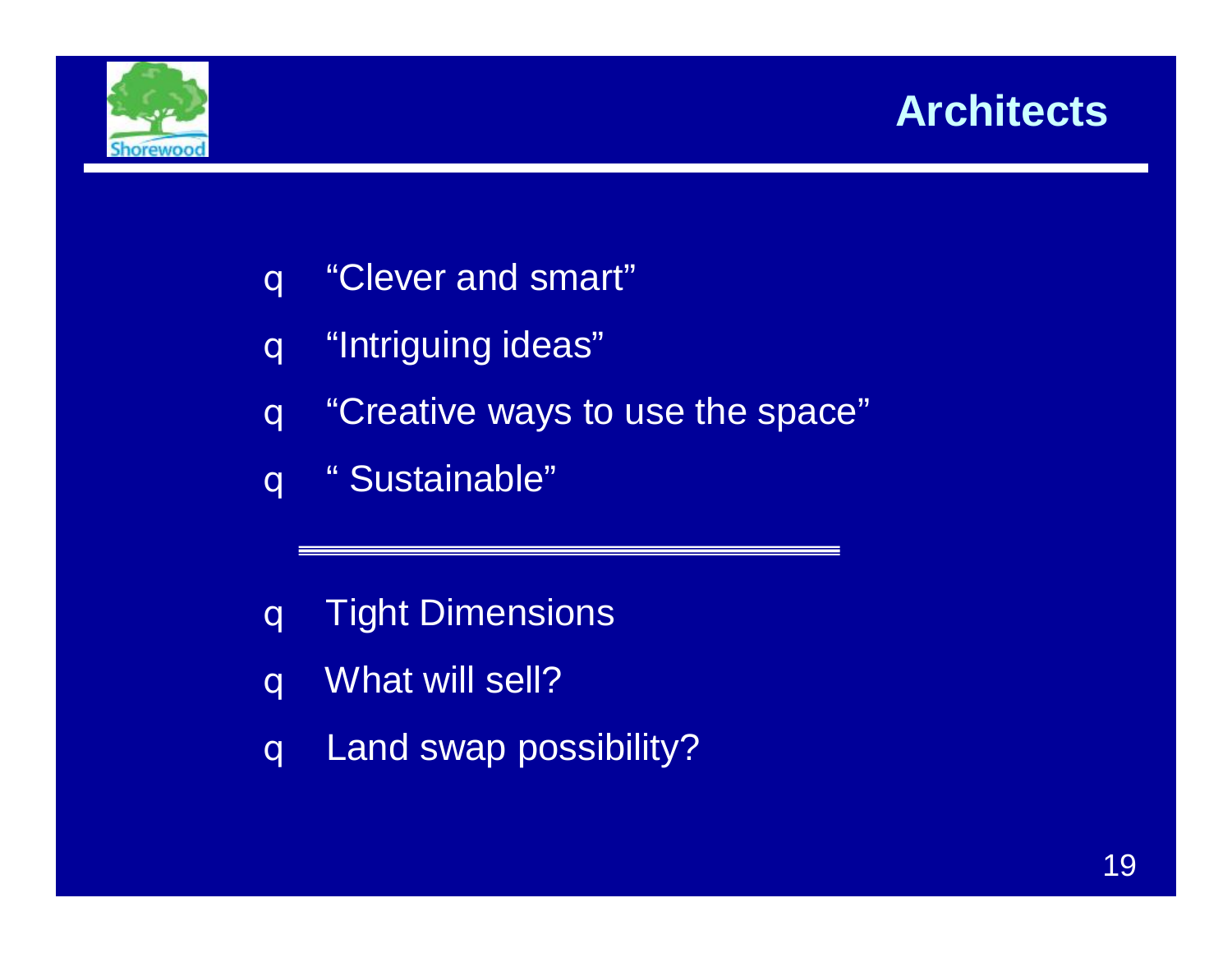

# **Later Activities**

### **After Master Plan Development**

- q More specific development strategies
- q TID creation if appropriate
- q More rigorous market and financial analyses
- q RFP(s) and developer selection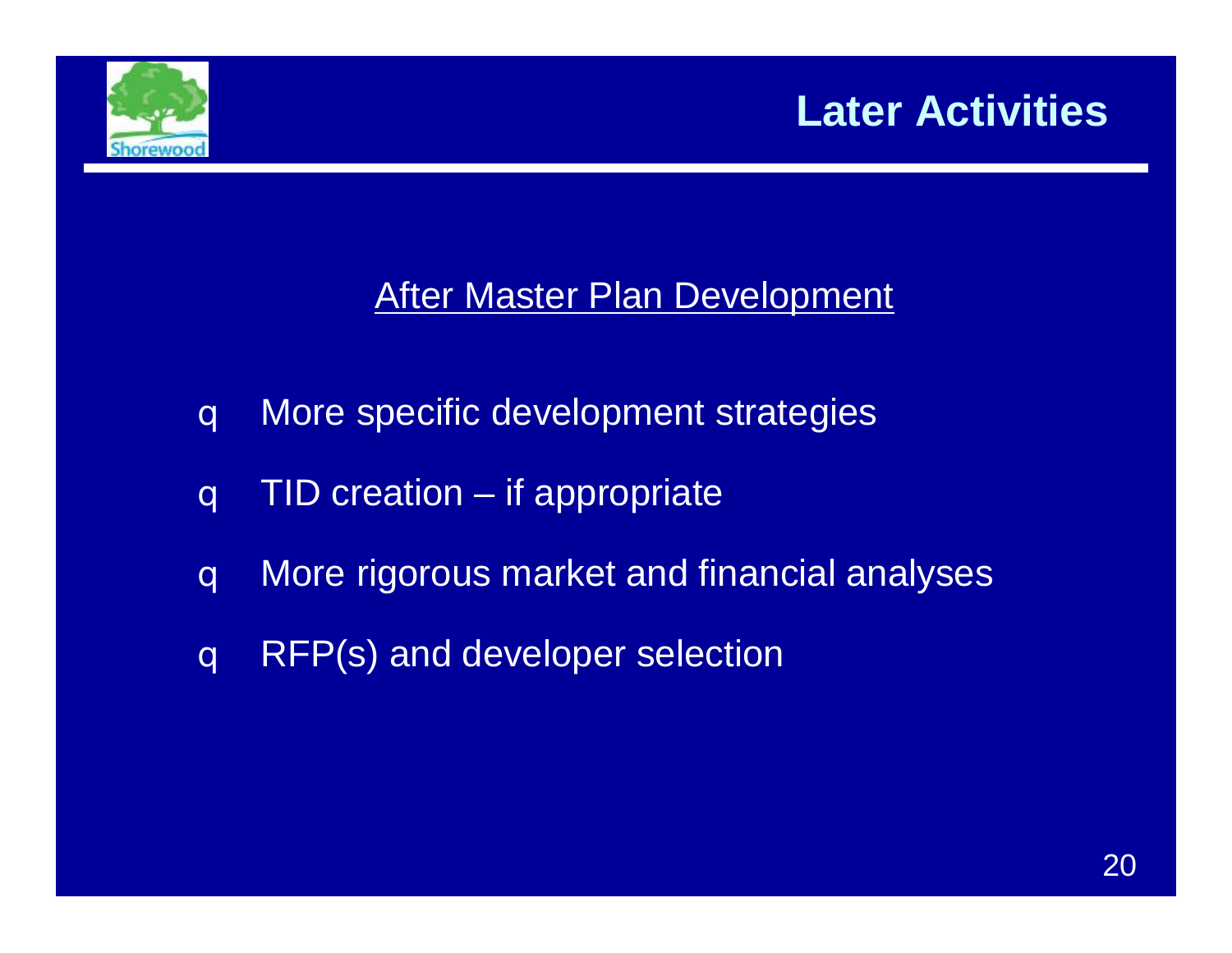

- q To achieve an understanding by the community of the various considerations that will influence both the Plan and eventual implementation.
- q To guide community input to be helpful in establishing direction without being prescriptive. Be careful with "voting"
- q To get a sense of what most people want as well as the objections of outliers
- q To learning enough about market factors and economic feasibility to guide options – without overdoing
- q To keep options open for desired developer ingenuity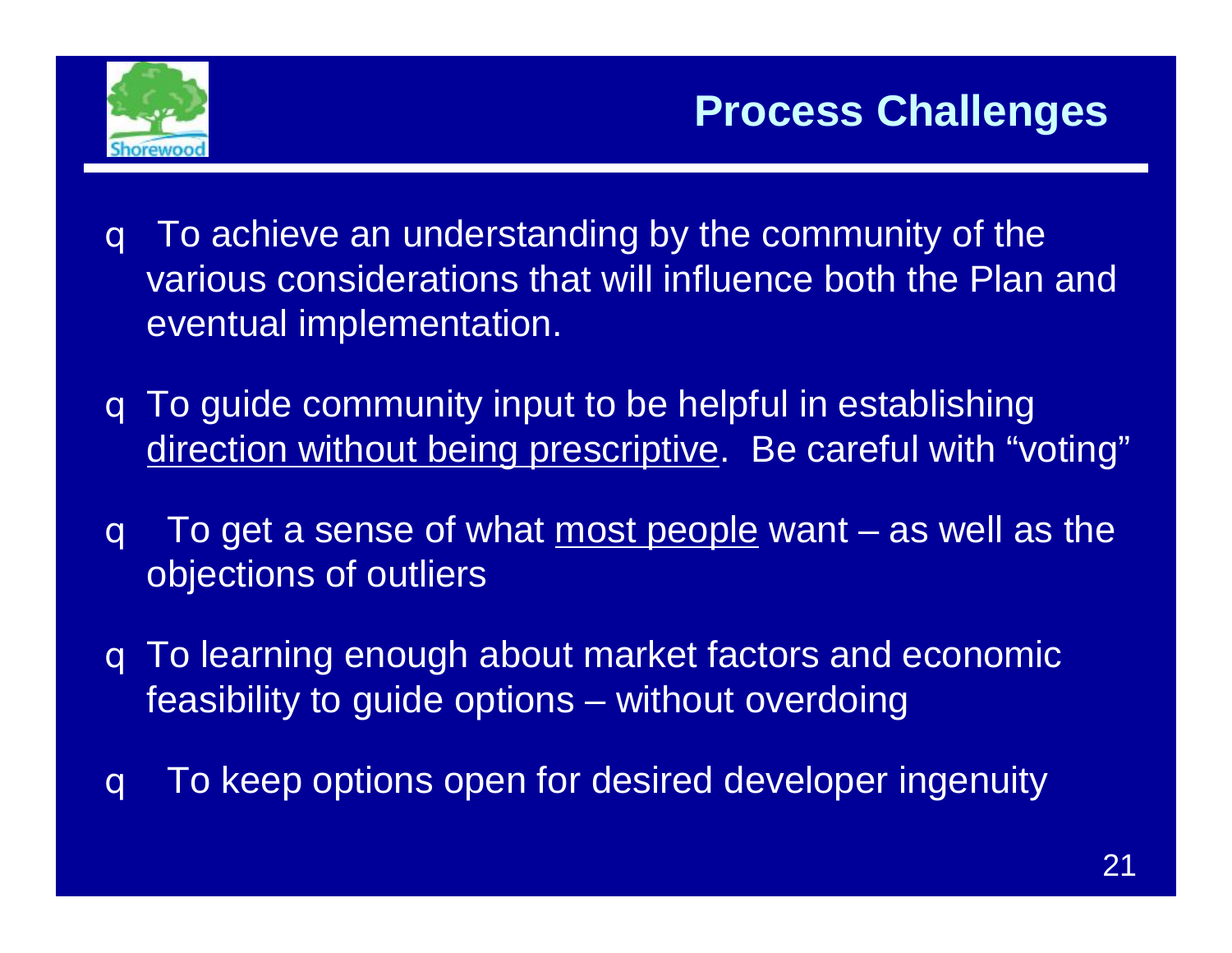

# **Tonight's Objectives**

- q To develop an understanding of the scope, nature, and potential benefits of the opportunity.
- q To obtain Village Board direction and approval of the:
	- ü Master plan development process and timetable
	- ü Additional budget of \$12,500 to finish the plan.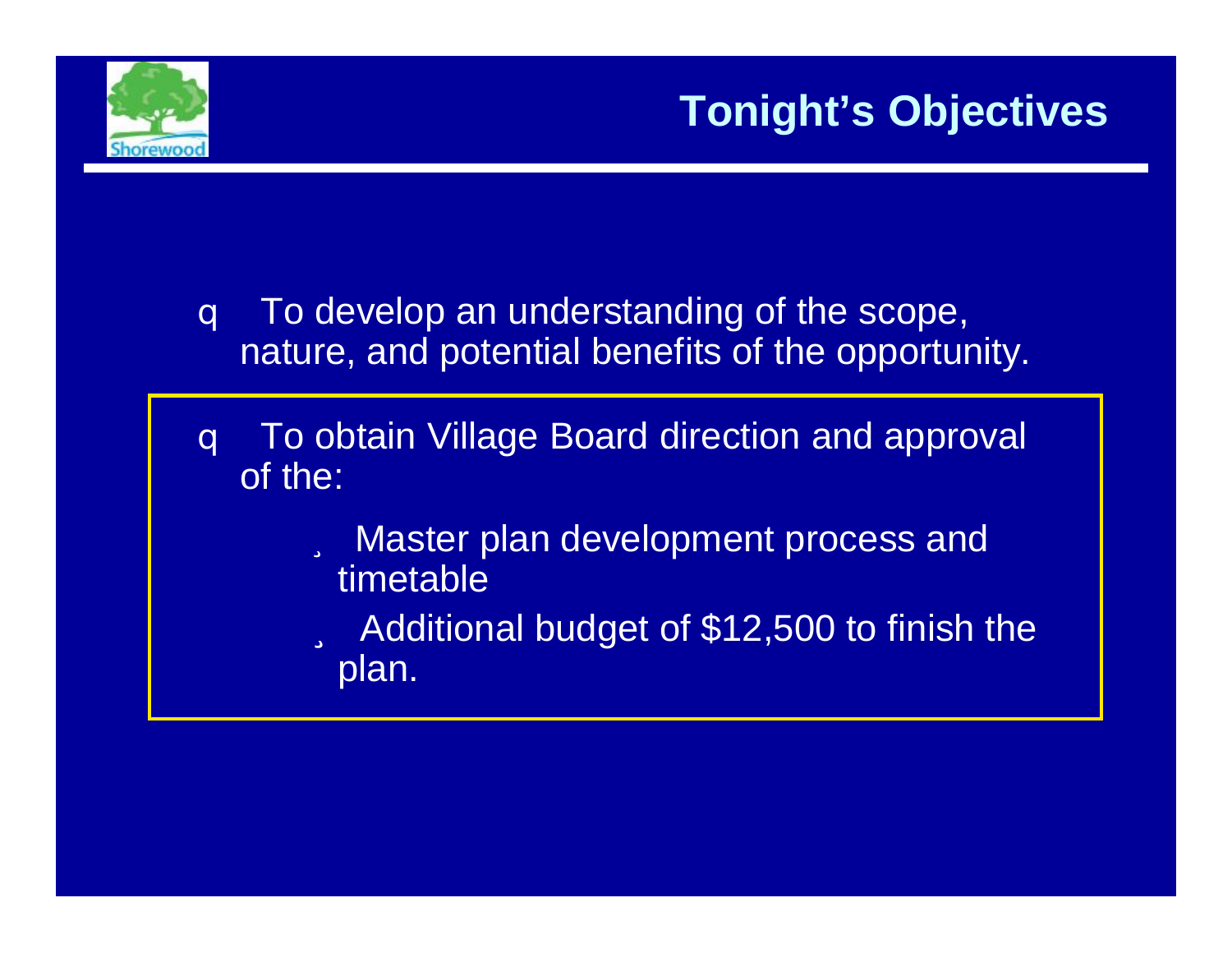

## **Additional Resources**

- q Clear and effective community presentation and communication
- q Economic feasibility knowledge
	- ü For broad scenarios
	- ü Recognizing market uncertainty
	- ü To forestall impractical development expectations
- q Support for School enrollment initiative funding through other initiatives

### q Reimbursable by any future TID - if formed